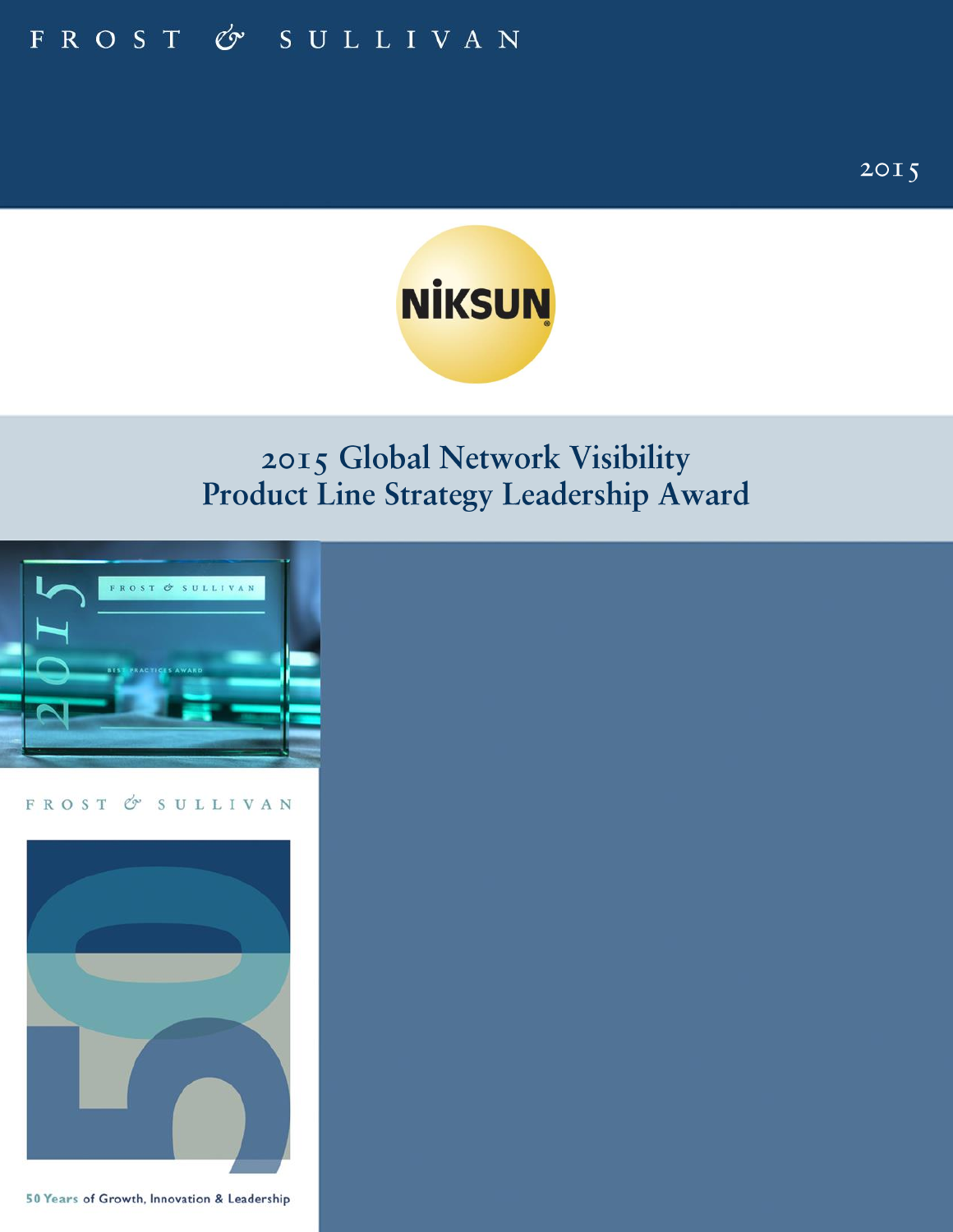# **Contents**

| The Intersection between 360-Degree Research and Best Practices Awards11               |  |  |  |  |  |  |
|----------------------------------------------------------------------------------------|--|--|--|--|--|--|
|                                                                                        |  |  |  |  |  |  |
| Best Practices Recognition: 10 Steps to Researching, Identifying, and Recognizing Best |  |  |  |  |  |  |
|                                                                                        |  |  |  |  |  |  |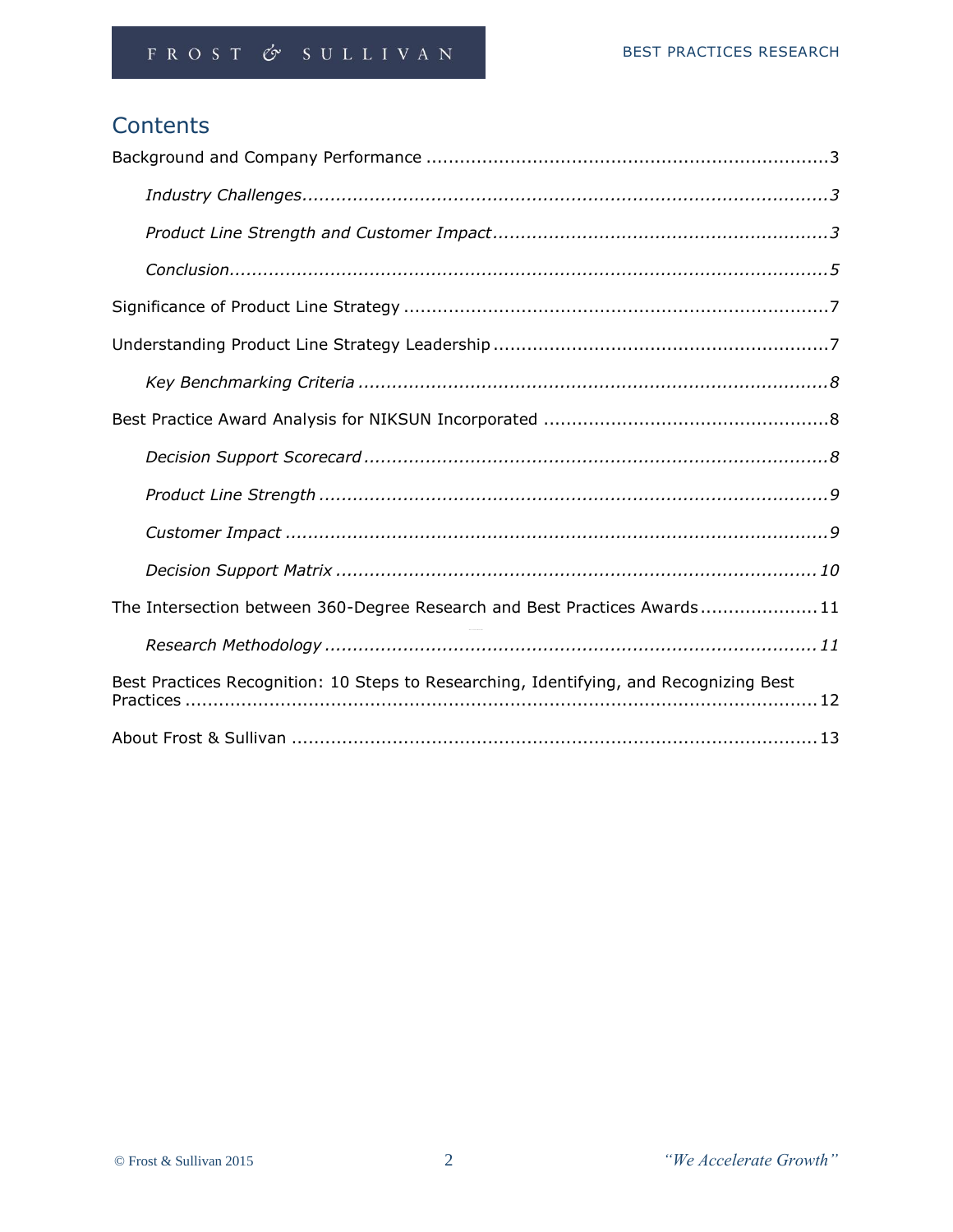## Background and Company Performance

## *Industry Challenges*

Network monitoring and management is the critical advantage in delivering an always available and secure network. The most important segments in achieving this include innovating cyber security, performance, and mobility. With the frontier of the Internet of Things (IoT) slowly but steadily gaining importance with centralized and instant access to volumes of data, the pace has quickened for end-to-end monitoring.

Today, vendors need to serve customers globally while providing unified solutions for the various branches and sites that make up large enterprises. Customer knowledge and requirements are constantly increasing due to public hacking and other cyber attacks on the rise. It is now of monumental importance to safeguard networks as they operate as the backbone of organizations – functioning for internal operations and customer-facing utilization. Therefore, investments in security-related products are ascending as organizations consider continuous network-wide security, performance management, and mobility a necessity, as opposed to the traditional convention of purchasing tools on a requirement-specific basis.

As a result, vendors need to be in a position ready to provide all related tools and services regarding cyber security, performance, and mobility. Providing a one-stop-shop solution is key for success.

## *Product Line Strength and Customer Impact*

*"We have been using NIKSUN for many years and are very happy with the quality of excellence NIKSUN provides. Their unique and customized financial data monitoring solutions enable us, to gain a holistic view of our infrastructure, from end-to-end. The ability to capture, analyze, alert, and store all metadata allows us to respond faster and to be proactive in reducing issues, removing unused circuits detected by NIKSUN, and optimizing our resources. If a problem does arise, with NIKSUN, we can immediately pull the historical data and pinpoint the root-cause to avoid and prevent further issues. With 24x7 NIKSUN Support, they have given us peace of mind knowing that we are in good hands."* 

*- Pin Lee, VP of Integration and Operations, Credit Suisse*

## **Breadth**

NIKSUN offers a plethora of products for network visibility that specifically cater to the cyber security, mobility, and performance of multi-use networks. With organizations of all sizes wanting to partner with companies that offer a unified solution, NIKSUN is at an advantage against other market offerings.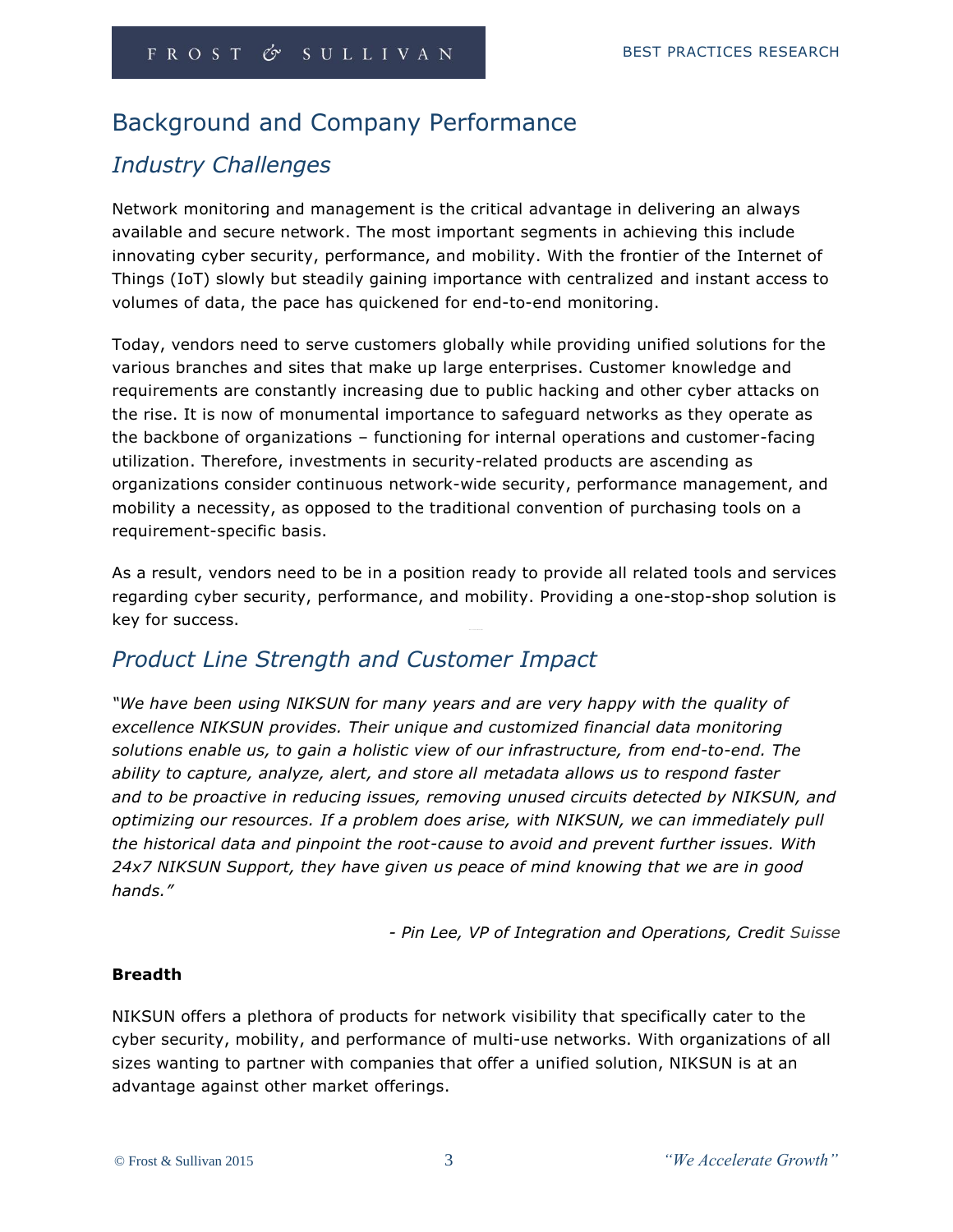NIKSUN's flagship security solution is its NetDetector®. NIKSUN NetDetector integrates packet capture, metadata generation, and real-time indexing into one appliance. NetDetector is the world's first packet-capture-to-disk appliance for cyber security monitoring, now offered alongside its own suite of NIKSUN cyber security solutions.

NIKSUN's best-in-class performance monitoring solution, NIKSUN NetVCR<sup>®</sup>, offers advanced real-time network, service, and performance monitoring. NetVCR is additionally offered alongside its own suite of NIKSUN performance monitoring solutions. It provides end-to-end performance management and visibility, thereby enabling users to make more intelligent and informed decisions.

NIKSUN NetMobility<sup>®</sup> is the only offering of its kind - providing tightly integrated security and performance monitoring in a single appliance unit for carriers and service providers. NetMobility provides critical, real-time knowledge into subscriber behaviors, cyber threats, and performance of 4G LTE and its predecessor 3G networks.

Finally, with its latest product offering, Supreme Eagle®, NIKSUN has once again raised the industry bar. Supreme Eagle is a single hardware platform that delivers unmatched modular and scalable recording with analysis speeds over 100 Gbps. It completely transforms traditional data capture and monitoring to ultimately redefine what a "nextgeneration" product should be.

## **Scalability**

Notably such, NIKSUN's greatest competitive edge is its effortless ability to scale. NIKSUN designs and makes its own modular hardware and software, from its motherboards to operating systems, to scale across networks ranging from 20 Gbps to over 100 Gbps. With scalability at the forefront, organizations gain full control over the complete integrity of their network. Adding to its competitive edge, NIKSUN customers can easily customize their hardware according to storage needs and operating environments. As a result, NIKSUN customers are in a position to lower the costs and time associated with network protection and health by scaling at their own pace.

Unsurpassed, NIKSUN's hardware is built to handle traffic production rates exceeding 100 Gbps, delivering optimum speed, power and scalability. Metadata (data on collected data) generated by NIKSUN presents a unified view into real-time network conditions, thereby enabling operation teams to make quick and informed mission-critical decisions, even in high traffic rate environments.

With flexible licensing options, NIKSUN is able to provide solutions both for cyber security and performance management on the same product, thus giving the company another gain over its competitors.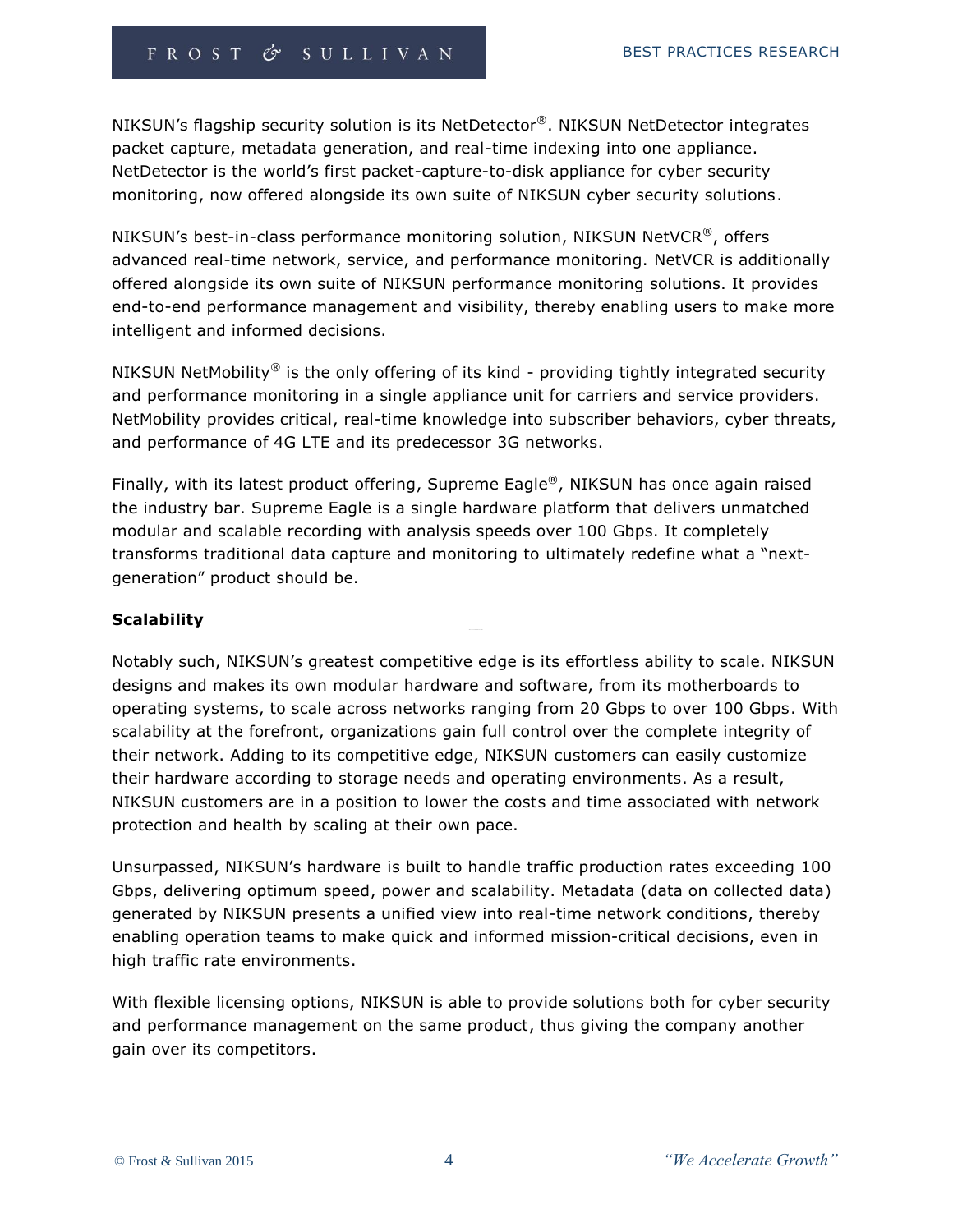#### **Features**

NIKSUN appliances capture, analyze and correlate packets with metadata into the Network Knowledge Warehouse (NKW), which serves as a powerhouse of information, hierarchically indexing them for on-demand performance and security deep dive forensics analysis.

Moreover, NIKSUN's dynamic application recognition (DAR) mechanism is extremely helpful in categorizing any number of handsets and devices using the network. DAR is leveraged for the fast processing and securing of large amounts of data, with deep extraction of network packet content. A wide range of multimedia content – voice, video, web, IM, FTPs, email, images and more – can be reconstructed from historical network traffic from years past. This way, NIKSUN provides customers with the ability to continuously detect or reconstruct any harmful applications and malware.

NIKSUN solutions are comprised of a plug-in architecture that also allows for any new protocols to be automatically included in existing products so that customers can access them with an easy software update, making new features readily available.

#### **Customer Ownership Experience**

NIKSUN offers its customers an exceptional experience by allowing them to create their own dashboards and reports, catering to unique requirements and needs. These high impact dashboards are customized as per user requirements – offering a lot of flexibility in management.

As NIKSUN also owns its hardware, it becomes easier to proactively gauge the performance level of its products. Likewise, NIKSUN manufactures its own network interface cards that accelerate detection. NIKSUN maintains its operating system, thereby enabling it to tune systems for high speed performance.

#### **Customer Service Experience**

NIKSUN's solutions provide information on user experience and user usage, which is stored for perpetuity. Customers can further build on top of the information that is provided to them by zooming in on regions with metadata and packets of interest. At the moment a key performance indicator (KPI) and/or firewall is breached, real-time alarms alert designated users to the issue, reducing service impact and facilitating a faster resolution.

While relatively simple to use, customers are trained by NIKSUN's system engineers to maximize their understanding of the product. Additionally, NIKSUN provides professional services for governments, service providers, financial institutions and large enterprises that extensively use combined solutions provided by the company.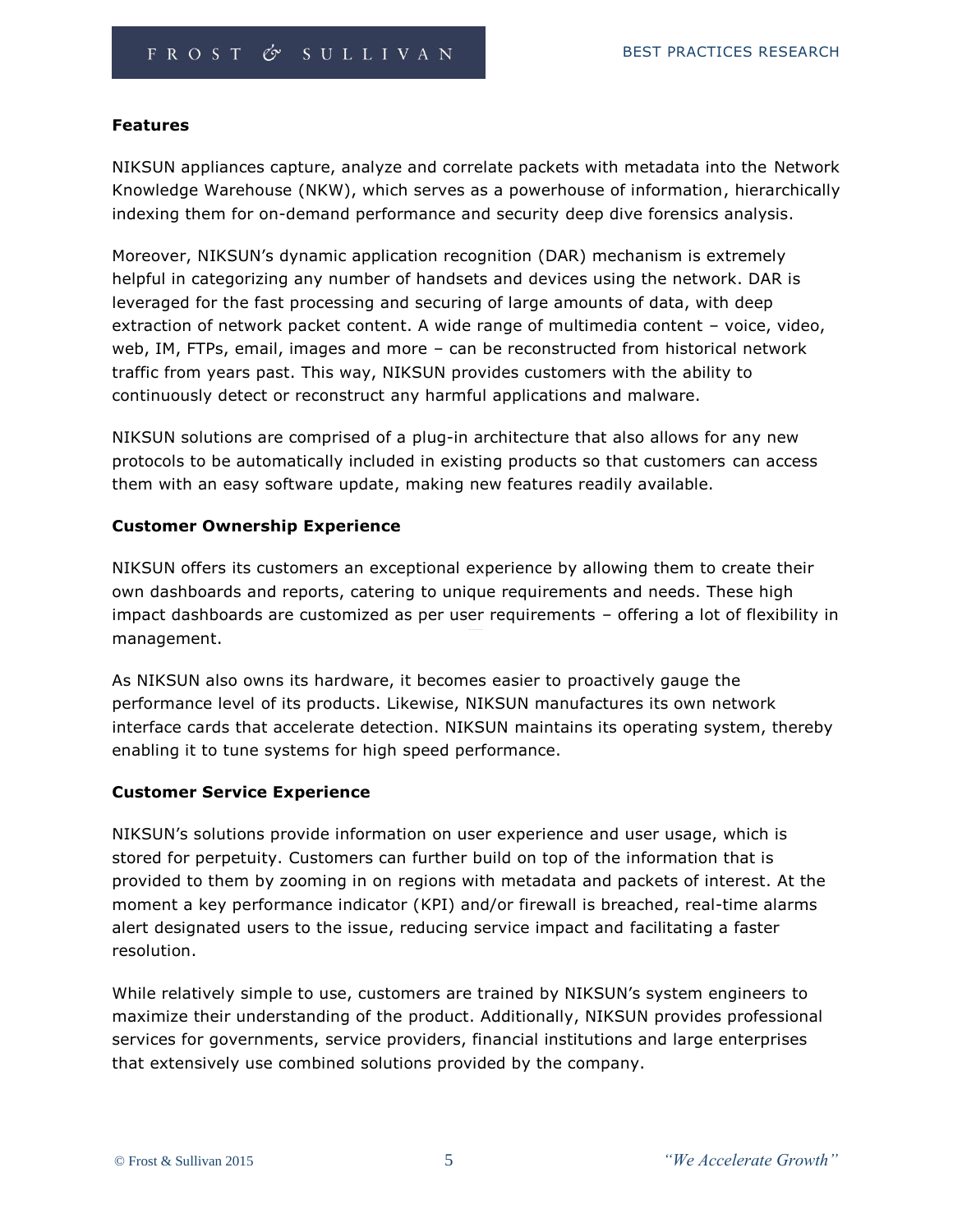## *Conclusion*

With NIKSUN's broad product portfolio — covering security monitoring, 3G/4G analysis, and performance monitoring — the company is in a solid position to serve customers in the network visibility market. NIKSUN's Network Knowledge Warehouse is a key resource for the company to assist customers to the fullest extent by correlating data for in-depth analysis. With a dictum of "consume, correlate and index," NIKSUN is focused on real-time analysis, thus assisting customers to instantly Know the Unknown $^{\circledR}$  in their cyber environment.

With its strong overall performance and capability, NIKSUN has earned Frost & Sullivan's 2015 Product Line Strategy award.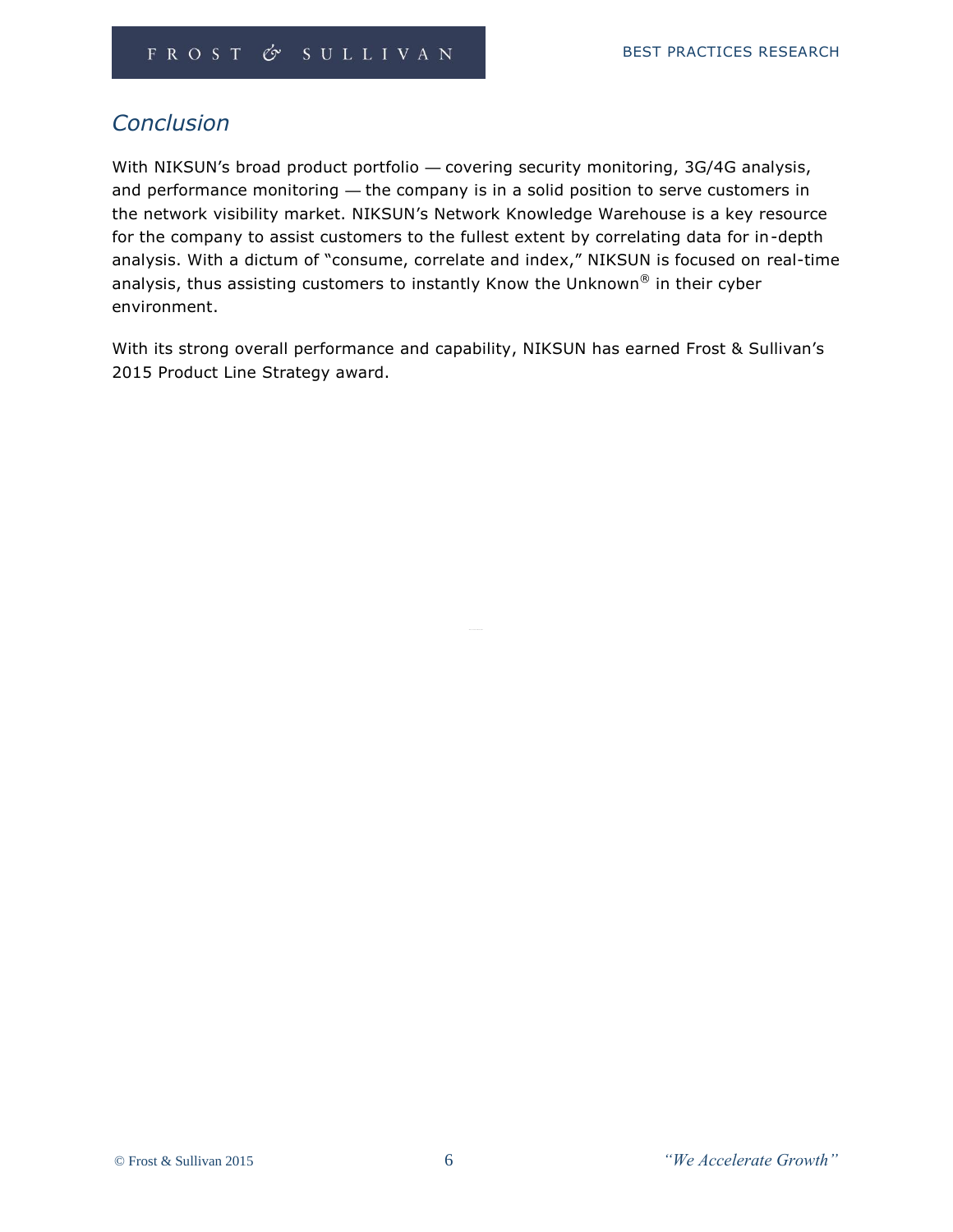# Significance of Product Line Strategy

Ultimately, growth in any organization depends upon customers purchasing from your company, and then making the decision to return time and again. A full, comprehensive product line that addresses numerous customer needs and preferences is therefore a critical ingredient to any company's long-term retention efforts. To achieve these dual goals (customer value and product line strength), an organization must be best-in-class in three key areas: understanding demand, nurturing the brand, and differentiating from the competition.

- Acquire competitors' customers Earn customer loyalty
	-
- Increase renewal rates
- Increase upsell rates
- Build a reputation for value
- Increase market penetration
- Improve brand recall
- Inspire customers
- Build a reputation for creativity

• Foster strong corporate identity

# Leadership **COMPETITIVE POSITIONING**

Product **Line Strategy** 

- · Stake out a unique market position
- Promise superior value to customers
- Implement strategy successfully
- Deliver on the promised value proposition
- Balance price and value

# Understanding Product Line Strategy Leadership

As discussed above, driving demand, brand strength, and competitive differentiation all play a critical role in delivering unique value to customers. This three-fold focus, however, must ideally be complemented by an equally rigorous focus on building a superior and comprehensive product line.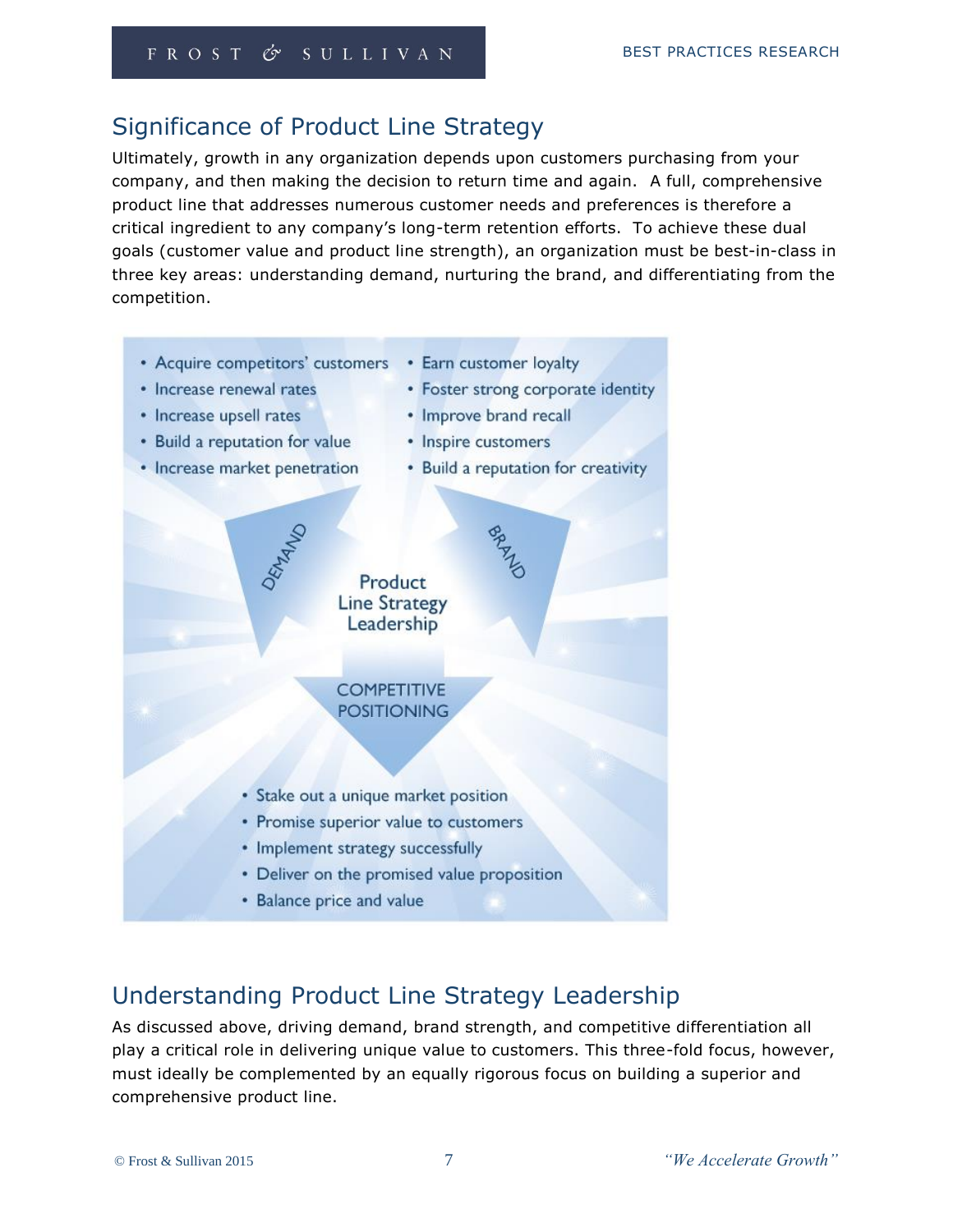## *Key Benchmarking Criteria*

For the Product Line Strategy Leadership Award, Frost & Sullivan analysts independently evaluated two key factors—Product Line Strength and Customer Impact—according to the criteria identified below.

## **Product Line Strength**

Criterion 1: Breadth Criterion 2: Scalability Criterion 3: Technology Leverage Criterion 4: Features Criterion 5: Supply Chain Reliability

#### **Customer Impact**

Criterion 1: Price/Performance Value Criterion 2: Customer Purchase Experience Criterion 3: Customer Ownership Experience Criterion 4: Customer Service Experience Criterion 5: Brand Equity

# Best Practice Award Analysis for NIKSUN *Decision Support Scorecard*

To support its evaluation of best practices across multiple business performance categories, Frost & Sullivan employs a customized Decision Support Scorecard. This tool allows our research and consulting teams to objectively analyze performance, according to the key benchmarking criteria listed in the previous section, and to assign ratings on that basis. The tool follows a 10-point scale that allows for nuances in performance evaluation; ratings guidelines are illustrated below.

### RATINGS GUIDELINES



The Decision Support Scorecard is organized by Product Line Strength and Customer Impact (i.e., the overarching categories for all 10 benchmarking criteria; the definitions for each criteria are provided beneath the scorecard). The research team confirms the veracity of this weighted scorecard through sensitivity analysis, which confirms that small changes to the ratings for a specific criterion do not lead to a significant change in the overall relative rankings of the companies.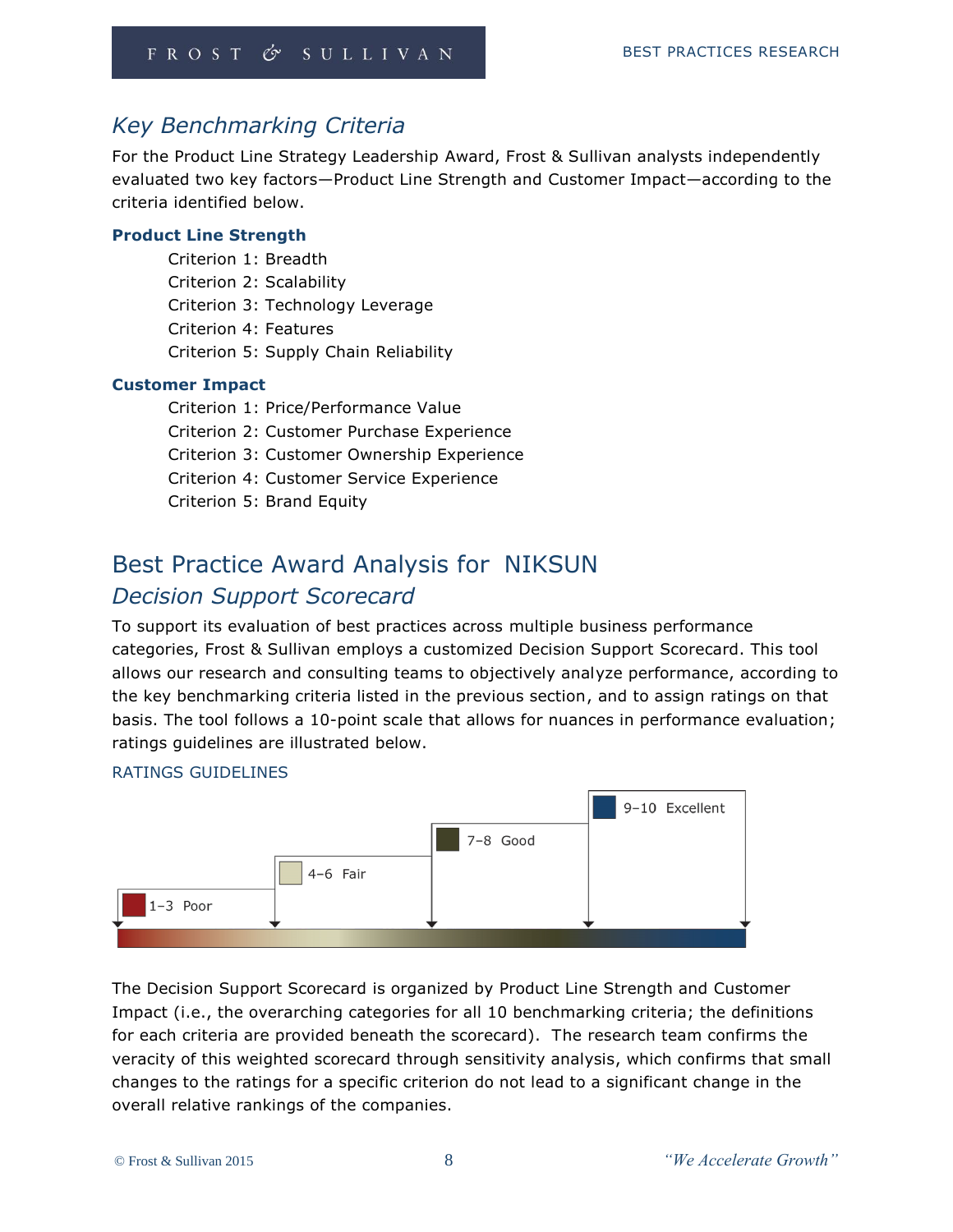The results of this analysis are shown below. To remain unbiased and to protect the interests of all organizations reviewed, we have chosen to refer to the other key players as Competitor 2 and Competitor 3.

DECISION SUPPORT SCORECARD FOR PRODUCT LINE STRATEGY LEADERSHIP AWARD

| Measurement of $1-10$ (1 = poor; 10 = excellent) |                          |                    |                       |
|--------------------------------------------------|--------------------------|--------------------|-----------------------|
| <b>Product Line Strategy</b>                     | Product Line<br>Strength | Customer<br>Impact | <b>Average Rating</b> |
|                                                  |                          |                    |                       |
| <b>NIKSUN</b>                                    | 9.5                      | 9                  | 9.25                  |
| Competitor 2                                     | 6                        | 8                  |                       |
| Competitor 3                                     | 5.5                      | 7.4                | 6.45                  |

## *Product Line Strength*

#### **Criterion 1: Breadth**

Requirement: Product line addresses the full range of customer needs and applications

#### **Criterion 2: Scalability**

Requirement: Product line offers products at a variety of price points and functionality levels

## **Criterion 3: Technology Leverage**

Requirement: Demonstrated commitment to incorporating leading edge technologies into product offerings, for greater product performance and value

#### **Criterion 4: Features**

Requirement: Products offer a comprehensive suite of features to serve customers at multiple levels of functionality, ease of use and applications

## **Criterion 5: Supply Chain Reliability**

Requirement: There is sufficient control over the supply chain to ensure availability of key components and thereby the availability of products in the product line

## *Customer Impact*

## **Criterion 1: Price/Performance Value**

Requirement: Products or services offer the best value for the price, compared to similar offerings in the market

#### **Criterion 2: Customer Purchase Experience**

Requirement: Customers feel like they are buying the most optimal solution that addresses both their unique needs and their unique constraints

## **Criterion 3: Customer Ownership Experience**

Requirement: Customers are proud to own the company's product or service, and have a positive experience throughout the life of the product or service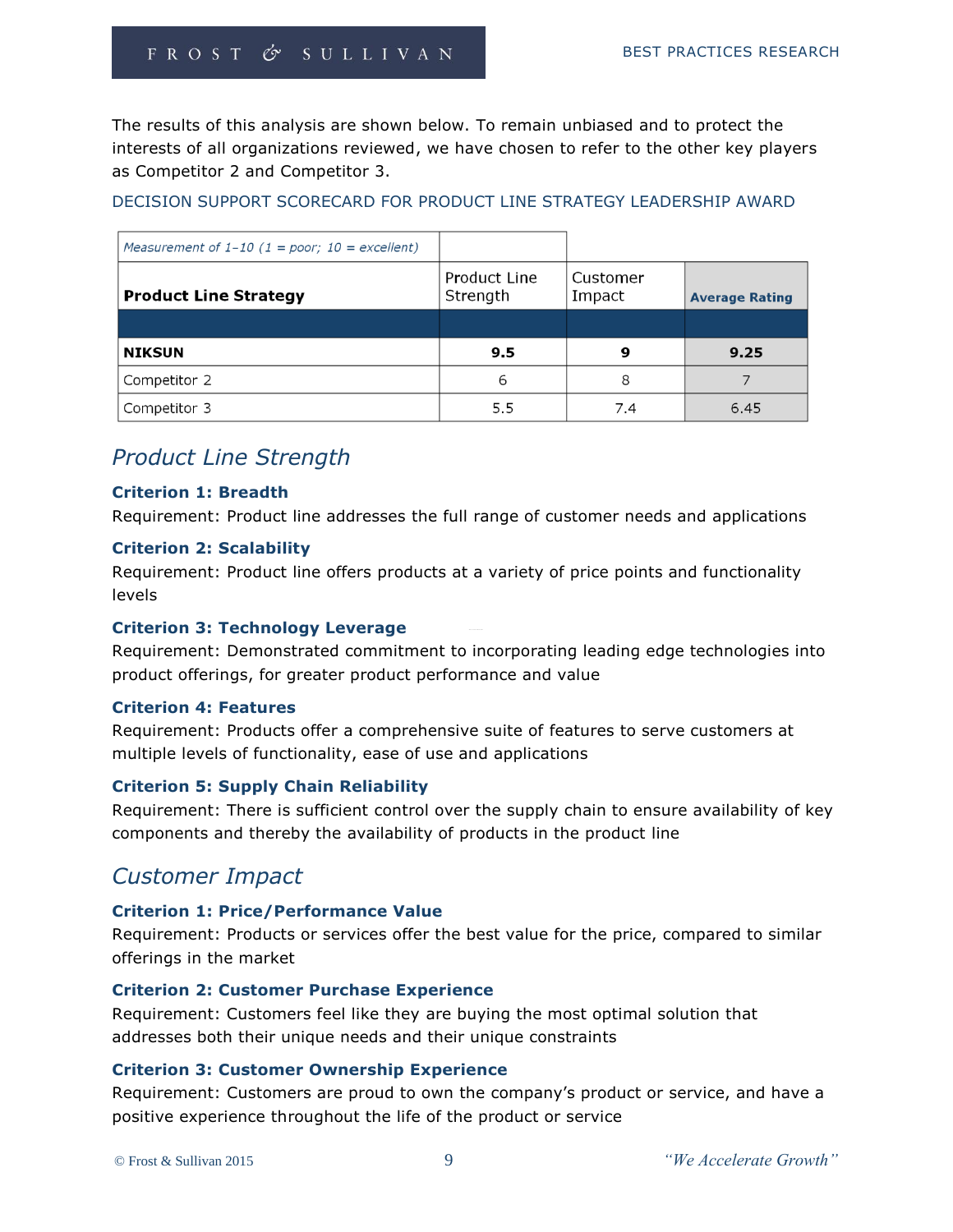## **Criterion 4: Customer Service Experience**

Requirement: Customer service is accessible, fast, stress-free, and of high quality

## **Criterion 5: Brand Equity**

Requirement: Customers have a positive view of the brand and exhibit high brand loyalty

## *Decision Support Matrix*

Once all companies have been evaluated according to the Decision Support Scorecard, analysts can then position the candidates on the matrix shown below, enabling them to visualize which companies are truly breakthrough and which ones are not yet operating at best-in-class levels.

DECISION SUPPORT MATRIX FOR PRODUCT LINE STRATEGY LEADERSHIP AWARD

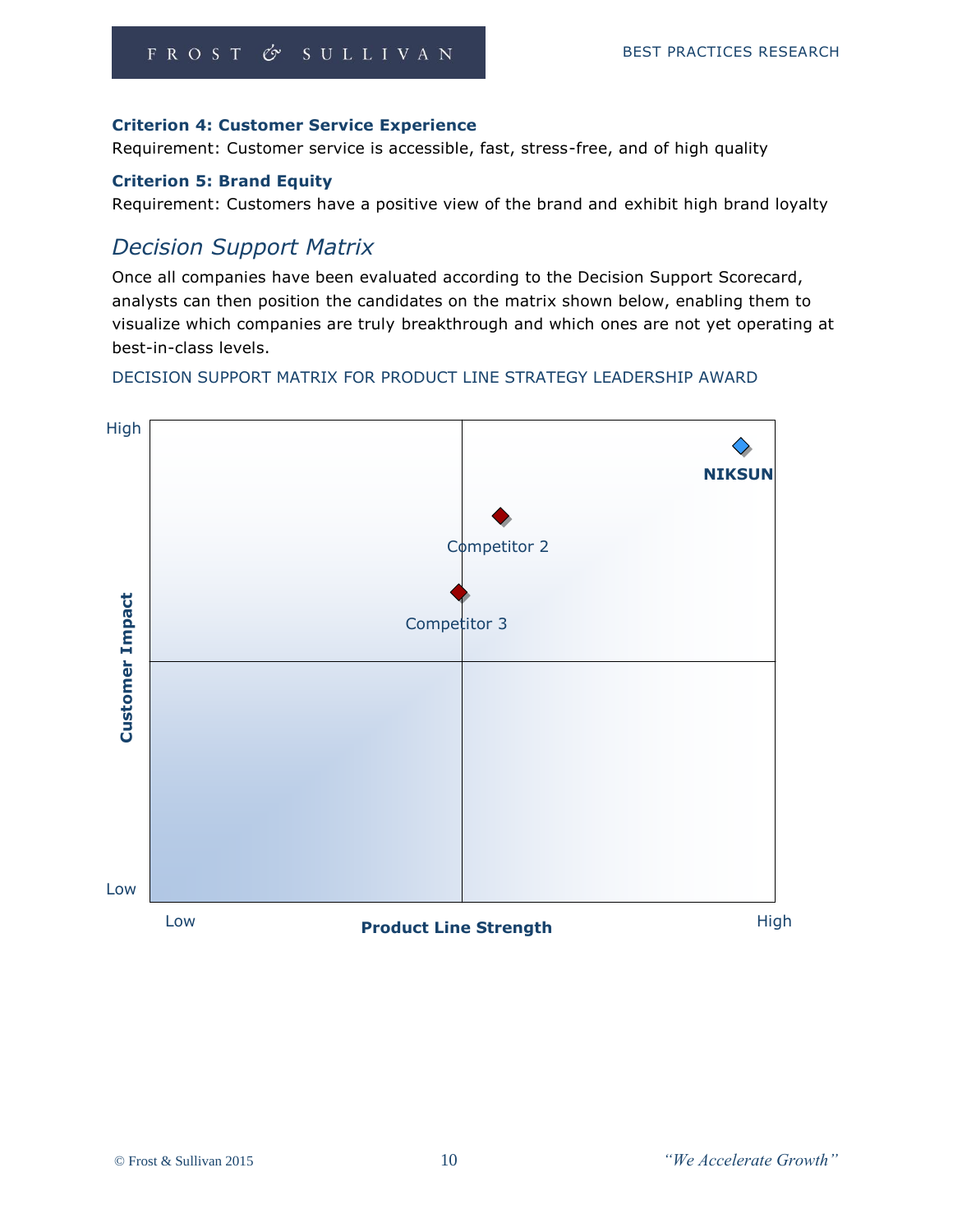# The Intersection between 360-Degree Research and Best Practices Awards

# *Research Methodology*

Frost & Sullivan's 360-degree research methodology represents the analytical rigor of our research process. It offers a 360-degree-view of industry challenges, trends, and issues by integrating all 7 of Frost & Sullivan's research methodologies. Too often, companies make important growth decisions based on a narrow understanding of their environment, leading to errors of both omission and commission. Successful growth strategies are founded on a thorough understanding of market, technical, economic, financial, customer, best practices, and demographic analyses. The integration of these research disciplines into the 360-degree research methodology provides an evaluation platform for benchmarking industry



players and for identifying those performing at best-in-class levels.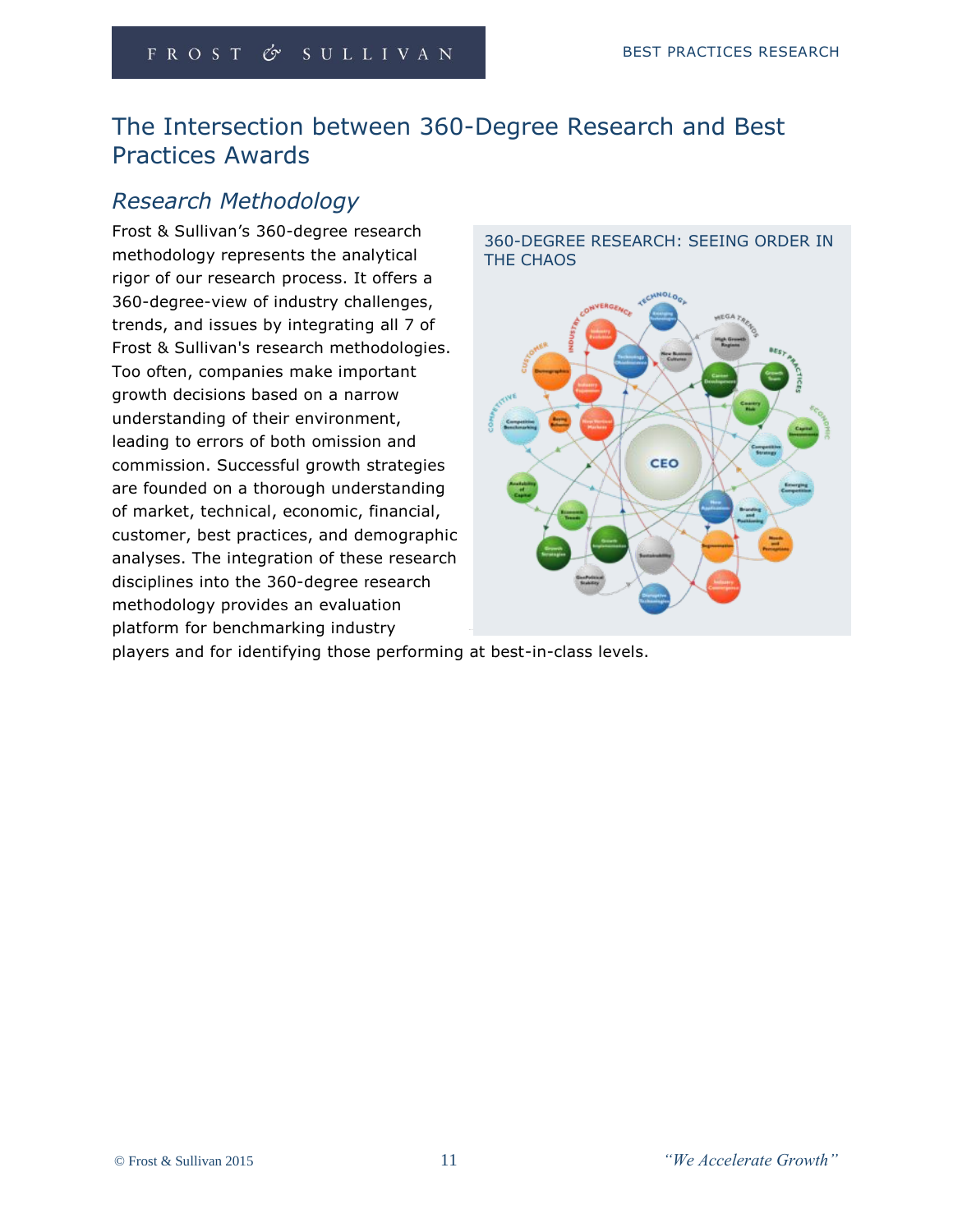# Best Practices Recognition: 10 Steps to Researching, Identifying, and Recognizing Best Practices

Frost & Sullivan Awards follow a 10-step process to evaluate award candidates and assess their fit with select best practice criteria. The reputation and integrity of the Awards are based on close adherence to this process.

|                | <b>STEP</b>                                                    | <b>OBJECTIVE</b>                                                                   | <b>KEY ACTIVITIES</b>                                                                                                                            | <b>OUTPUT</b>                                                                                             |
|----------------|----------------------------------------------------------------|------------------------------------------------------------------------------------|--------------------------------------------------------------------------------------------------------------------------------------------------|-----------------------------------------------------------------------------------------------------------|
|                | Monitor,<br>1 target, and<br>screen                            | Identify award recipient<br>candidates from around the<br>globe                    | • Conduct in-depth industry<br>research<br>• Identify emerging sectors<br>· Scan multiple geographies                                            | Pipeline of candidates who<br>potentially meet all best-<br>practice criteria                             |
| 2              | <b>Perform</b><br>360-degree<br>research                       | Perform comprehensive,<br>360-degree research on all<br>candidates in the pipeline | • Interview thought leaders<br>and industry practitioners<br>• Assess candidates' fit with<br>best-practice criteria<br>• Rank all candidates    | Matrix positioning all<br>candidates' performance<br>relative to one another                              |
| 3              | <b>Invite</b><br>thought<br>leadership in<br>best<br>practices | Perform in-depth<br>examination of all candidates                                  | • Confirm best-practice criteria<br>• Examine eligibility of all<br>candidates<br>• Identify any information gaps                                | Detailed profiles of all<br>ranked candidates                                                             |
| 4              | <b>Initiate</b><br>research<br>director<br>review              | Conduct an unbiased<br>evaluation of all candidate<br>profiles                     | • Brainstorm ranking options<br>· Invite multiple perspectives<br>on candidates' performance<br>· Update candidate profiles                      | Final prioritization of all<br>eligible candidates and<br>companion best-practice<br>positioning paper    |
| 5              | <b>Assemble</b><br>panel of<br>industry<br>experts             | Present findings to an expert<br>panel of industry thought<br>leaders              | • Share findings<br>• Strengthen cases for<br>candidate eligibility<br>• Prioritize candidates                                                   | Refined list of prioritized<br>award candidates                                                           |
| 6              | <b>Conduct</b><br>global<br>industry<br>review                 | Build consensus on award<br>candidates' eligibility                                | • Hold global team meeting to<br>review all candidates<br>• Pressure-test fit with criteria<br>• Confirm inclusion of all<br>eligible candidates | Final list of eligible award<br>candidates, representing<br>success stories worldwide                     |
| $\overline{7}$ | <b>Perform</b><br>quality check                                | Develop official award<br>consideration materials                                  | • Perform final performance<br>benchmarking activities<br>• Write nominations<br>• Perform quality review                                        | High-quality, accurate, and<br>creative presentation of<br>nominees' successes                            |
| 8              | <b>Reconnect</b><br>with panel of<br>industry<br>experts       | Finalize the selection of the<br>best-practice award recipient                     | • Review analysis with panel<br>• Build consensus<br>• Select winner                                                                             | Decision on which company<br>performs best against all<br>best-practice criteria                          |
| 9              | Communicate<br>recognition                                     | Inform award recipient of<br>award recognition                                     | • Present award to the CEO<br>• Inspire the organization for<br>continued success<br>• Celebrate the recipient's<br>performance                  | Announcement of award<br>and plan for how recipient<br>can use the award to<br>enhance the brand          |
| 10             | <b>Take</b><br>strategic<br>action                             | Upon licensing, company<br>may share award news with<br>stakeholders and customers | • Coordinate media outreach<br>• Design a marketing plan<br>• Assess award's role in future<br>strategic planning                                | Widespread awareness of<br>recipient's award status<br>among investors, media<br>personnel, and employees |